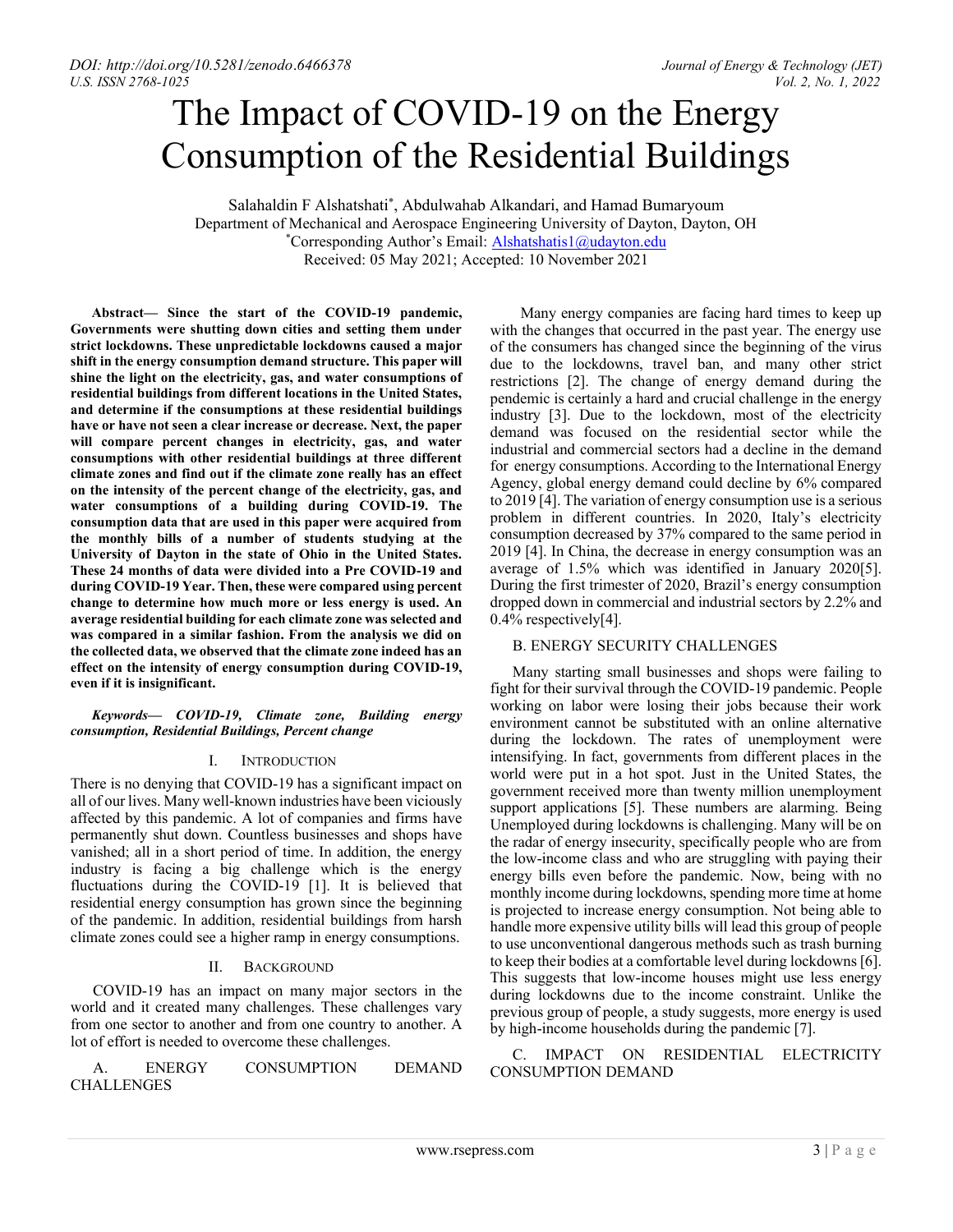The electricity consumption demand has changed a lot since the start of the pandemic, especially after the governments declaring the lockdown restrictions. The residential sector has the most significant increase in electricity consumption demand during the lockdown period. For example, in Canada, the electricity consumption in the middle of the day has increased by 46% during the beginning of the lockdown [8]. In Australia, the residential electricity demand has increased by 14% when compared to one week before and after the lockdown. In Ireland, the increase in electricity demand was 11-20%, but the comparison was two weeks before and after the lockdown. The United States had a significant electricity demand in the residential sector with an increase of 32% when compared between 3 weeks after the stay home lockdown and the same periods of 2017-2019. This shows that the pandemic has indeed a significant impact on the electricity consumption in the residential sector which helped many energy companies to understand these changes in electricity demand patterns and try to overcome these challenges [9].

# D. CLIMATE ZONE AND GEOGRAPHY

ASHRAE has implemented a standard that defines each climate zone based on its geographic location. These climate zones were defined mostly to have consistent regulation when constructing a building. It would be less complex for the builders to have a climate zone that can consist of many buildings that have the same regulations and requirements [10]. From figure 1, it shows that parts of zones 1,2, and 3 in A are hot-humid parts; zones 3 and 4 in A are mixed humid; zones 2 and 3 in B are hot dry; zone 4 in B is mixed dry; zones 5 and 6 are cold; zone 7 is very cold; zone 3 and 4 in C are marine, and zone 8 is subarctic [11].

#### III. METHODOLOGY

The methodology process started by calculating each building's percent change for the energy consumption before COVID-19 and after. Next, we divided each building into its appropriate climate zone. Then, all buildings that had enough data were compared to each other by the percent change. The next step was to choose a single building that had the average of all buildings that are within the same climate zone. Finally, the chosen house of each climate zone is going to be compared with each other.

### A. CALCULATION

 In each house, the percent change was calculated for electricity, gas, and water consumption between before and during COVID-19. The calculation includes the percent change of all months. This step was done to easily compare the houses and detect how much the energy consumption has changed compared to before. This equation is used to calculate the percent change (Equation 1).

$$
Percent Change = \frac{During COVID19\,Consumption - Pre COVID\,Consumption}{Pre COVID\,Consumption}\,x\,100}\tag{1}
$$

## B. USED DATA

Data for residential buildings used were collected from students' utility bills and were given to us by Dr. Alshatshati at the University of Dayton. The data includes 2 years' worth of information about monthly electricity, gas, and water consumptions from March 2019 to February 2021. A total of 38 was collected; however, 13 of them were excluded and will not be used in this paper since they did not provide all the monthly consumption values for the two years.

# C. CLIMATE ZONE DISTRIBUTION

 All chosen buildings were distributed into a suitable climate zone based on the ASHRAE standard. Each climate zone consists of many counties and cities. Climate zone 4A includes 6 chosen buildings, and these buildings are from different cities like Cincinnati, OH; Rome, GA; and Woodbine, MD. On the other hand, climate zone 5A consists of 18 buildings which were from Dayton, OH; Swanton, OH; Xenia, OH; Hamilton, OH; Mason, OH; Troy, OH; Avon, OH; Kettering, OH; Orchard Park, NY; Wauconda, IL; Cranberry Township, PA; and Springfield, IL. Finally, climate zone 3A includes just a single building located in Plano, TX.



Figure 1 [11]

### IV. RESULTS

In this section, the results of each climate zone are going to be discussed. For each climate zone, the percent change of electricity, gas, and water consumption of all buildings are going to be analyzed. Next, we will evaluate the percent change of the average buildings that were chosen in each of the three climate zones.

### A. Climate Zone 5A (18 buildings)

The total electricity, gas, and water percent change for Zone 5A buildings are plotted in figure 2.

### • Electricity consumption percent change:

When comparing year 1 (March 2019 till February 2020) with year 2 (March 2020 till February 2021) 8 out of 18 buildings from Zone 5A showed a less than 20% increase in electricity consumption. Four buildings had an increase between 20% to 40% in energy consumption, and Building #5 showed the most percent increase which is close to 52%. 3 buildings' electricity consumption were decreased during COVID-19. 2 of which had a very low percent decrease of about 2% and Building #6 had a 34% decrease in electricity consumption.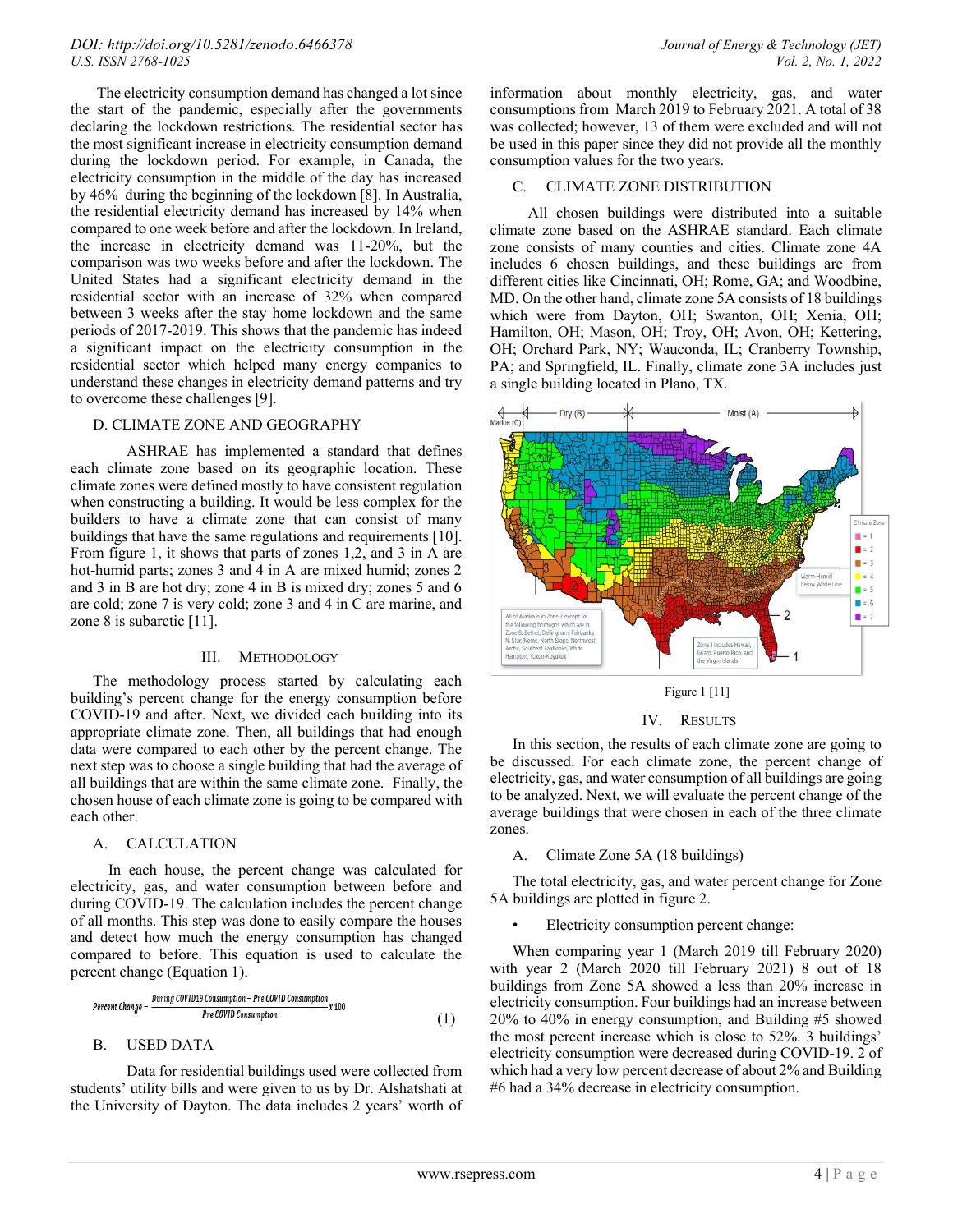### *DOI: http://doi.org/10.5281/zenodo*.*6466378 Journal of Energy & Technology (JET) U.S. ISSN 2768-1025 Vol. 2, No. 1, 2022*

Gas consumption percent change:

For the difference in gas consumption between the 2 years, most of the buildings experienced a percent increase in gas consumption ranging from 4% to 47%; whereas, only 4 buildings had a small reduction in the consumption not exceeding 5.25%.

Water consumption percent change:

Next, when observing the water percent change from Figure 2, 14 buildings showed an increase in the usage of water, and 3 of them had more than a 30% increase. Further, 4 buildings had a decrease in the water usage ranging from 6% to 57%.

B. Climate Zone 4A (6 buildings)

The total electricity, gas, and water percent change for Zone 4A buildings are plotted in figure 3.

• Electricity consumption percent change:

3 buildings in this zone witnessed an increase in their electricity use when compared with the year before COVID-19. The electricity consumption of one of these buildings had doubled. In addition, 1 building did not see any increase or decrease in the total energy used when comparing the consumption of the 2 years. Also, 2 out of the 6 buildings showed a decrease in the electricity demand with one showing 25% less usage than the previous year.



Figure 2: Zone 5A Consumption Percent Change

Gas consumption percent change:

Furthermore, When considering the gas consumption, 4 buildings had a percent increase in the consumption ranging from 1% to 26%. 1 building had a 0% change in the consumption between the 2 years and 1 showed less than 4% reduction in the gas usage.

Water consumption percent change:

Next, water consumption during COVID-19 year was less than pre-COVID-19 year for 4 buildings with a minor decrease ranging from 1.8% to 4.6%. While these buildings had a minimal percent decrease, the other 2 buildings saw a percent increase of 28% and 35% in water usage

C. Climate Zone 3A (1 building)

The total electricity, gas, and water percent change for Zone 3A buildings are plotted in figure 4.

• Electricity consumption percent change:

The building experienced a 26% increase in electricity usage when compared with pre-COVID-19 year.

Gas consumption percent change:

Next, with regrads to the gas consumption, the building saw a 16% decrease.

Water consumption percent change:

Also, the building water use was declined by 6% during COVID-19 year.

D. The Chosen Buildings

A comparison has been done between each average building that was selected; these buildings have been compared between each type of energy consumption which consisted of two approaches. The first one is comparing the total percent change of the buildings as shown in Figure 5. The second approach is relating the climate zone percent change to the four seasons of the year.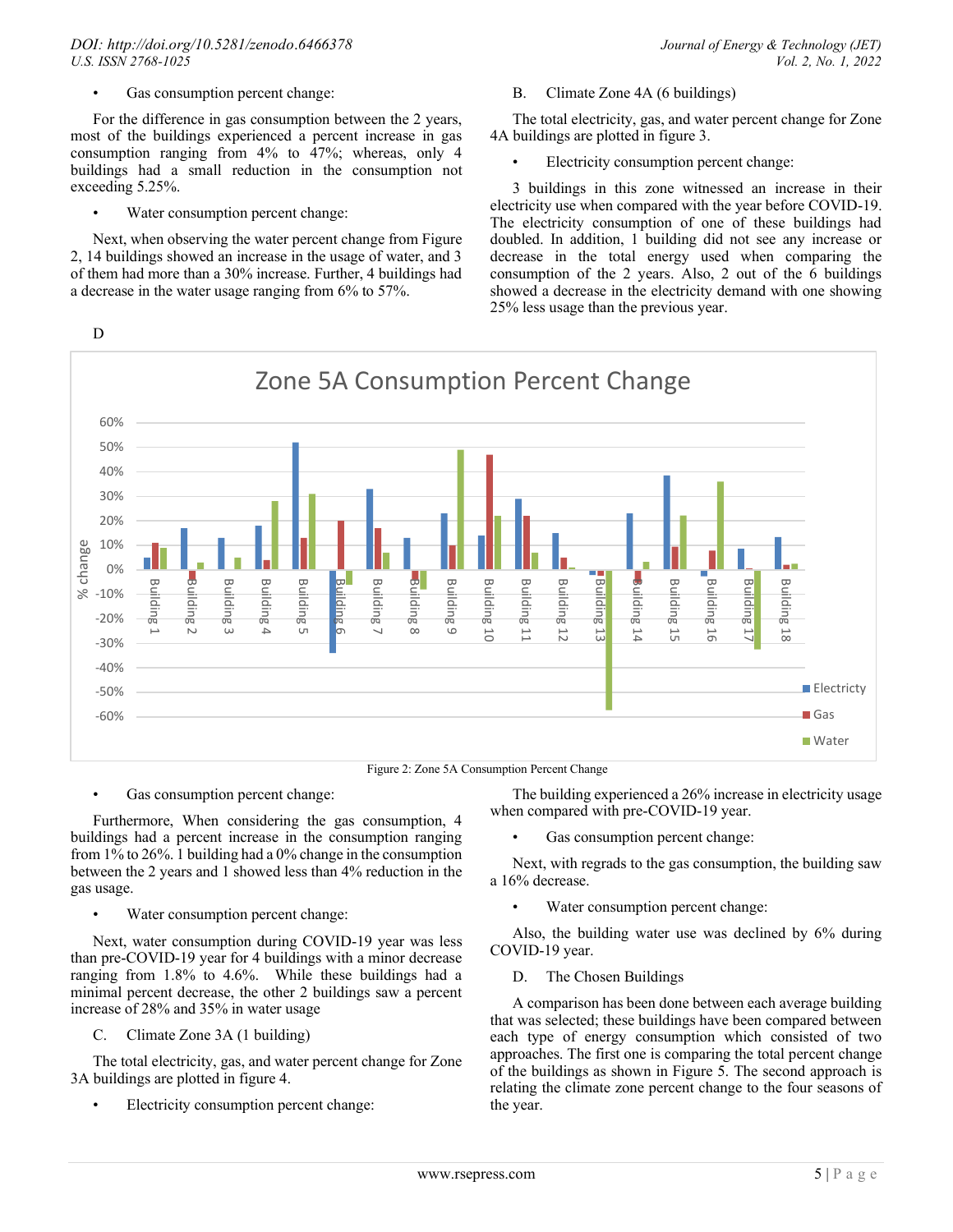### *DOI: http://doi.org/10.5281/zenodo*.*6466378 Journal of Energy & Technology (JET) U.S. ISSN 2768-1025 Vol. 2, No. 1, 2022*

rise in electricity usage of 15%, and climate zone 4A took the last place with only a 2% increase. However, all of the climate zones experienced a percent increase in electricity consumption

when compared with the pre-COVID-19 year.

• Electricity consumption:

As shown in Table 1, climate zone 3A appeared to have the most percent increase in electricity consumption with a 26% increase. After that, climate zone 5A had the second most overall

D



Figure 3: Zone 4A Consumption Percent Change



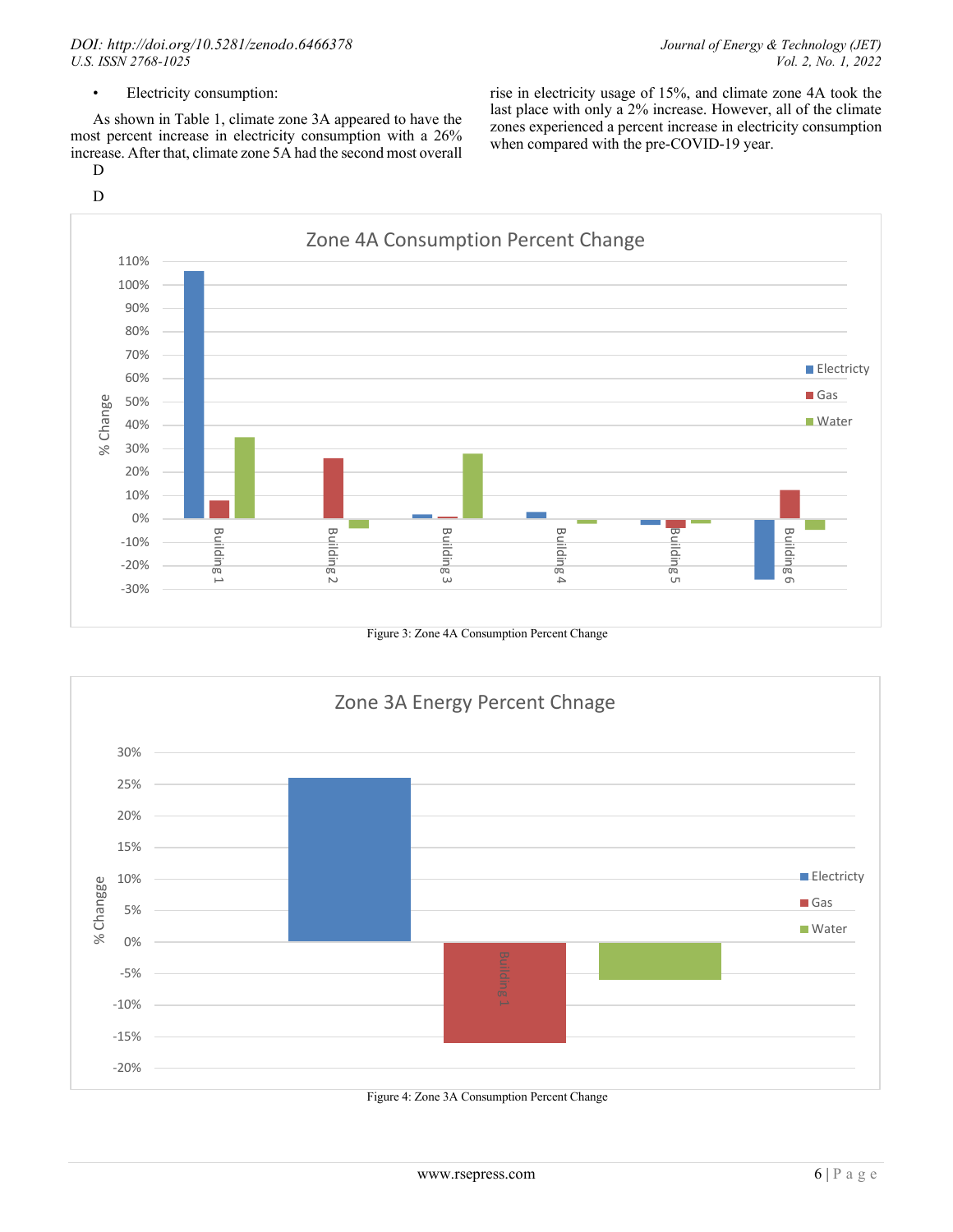

Figure 5: Consumption Percent Change of three different zones

When looking at the monthly percent changes for the 3 buildings in table 1, it can be seen that the building in climate zone 3A had the most electricity usage in the spring and summer seasons with excluding the month of June 2020, since the building for climate zone 3A was empty at that time. Also, the climate zone 5A building showed a constant percent increase during these two seasons with a percent increase ranging from 9% to 17%. Further, climate zone building 4A had an unsteady pattern in electricity consumption. Also, in the month of July, one of the hottest months of the year, the 3 buildings saw an increase in their electricity consumption. For the other 2 seasons, fall and winter, climate zone 3A building had a percent decrease in the consumption in September, October, and January and more than 25% increase for the rest of the 3 months. Climate zone 4A building had a decrease of 29% and 2% in October and December in consumption. It also had an increase in usage ranging between 4% and 20% for the four other months. Next, similarly to spring and summer seasons, climate zone 5A building kept having a monthly relativity monthly percent increase in consumption for the fall and winter.

Gas consumption:

For the gas usage, unlike its percent increase in electricity, climate zone 3A had the lowest percent of gas consumption when compared with the other climate zones with a percent reduction of about 16% as shown in Table 2. Climate zones 4A and 5A buildings, on the other hand, showed a percent increase of 1% and 4% in their gas usage. Moreover, for the water consumption, the building in climate zone 3A showed a reduction of 6% percent in the total annual water consumption during COVID-19 year than in the pre-COVID-19 year. However, buildings in climate zones 4A and 5A showed an

increase in their water usage. The building in climate zone 5A had a very minimal 1% increase, and zone 4A had the most increase of 28%.

| <b>Electricity Consumption Percent Change</b> |     |        |        |  |
|-----------------------------------------------|-----|--------|--------|--|
| <b>Climate Zone</b>                           | 5А  | 4А     | 3A     |  |
| 1-Mar                                         | 9%  | $-11%$ | 38%    |  |
| 1-Apr                                         | 10% | 26%    | 93%    |  |
| 1-May                                         | 15% | 14%    | 78%    |  |
| 1-Jun                                         | 17% | $-1%$  | $-10%$ |  |
| 1-Jul                                         | 13% | 9%     | 121%   |  |
| 1-Aug                                         | 15% | $-8%$  | $-1%$  |  |
| 1-Sep                                         | 16% | 13%    | $-5%$  |  |
| $1-Oct$                                       | 11% | $-29%$ | $-3%$  |  |
| 1-Nov                                         | 7%  | 20%    | 62%    |  |
| 1-Dec                                         | 19% | $-2%$  | 27%    |  |
| 1-Jan                                         | 14% | 4%     | -6%    |  |
| 1-Feb                                         | 36% | 13%    | 47%    |  |
| <b>Total</b>                                  | 15% | 2%     | 26%    |  |

When looking at the monthly percent change for the 3 buildings, it can be concluded that the climate zone 5A building had an increase in the gas consumption during the spring and summer seasons except in July. Whereas, the building at climate zone 3A experienced fewer gas consumptions during the spring and the first month of the summer with a percent decrease

Table 1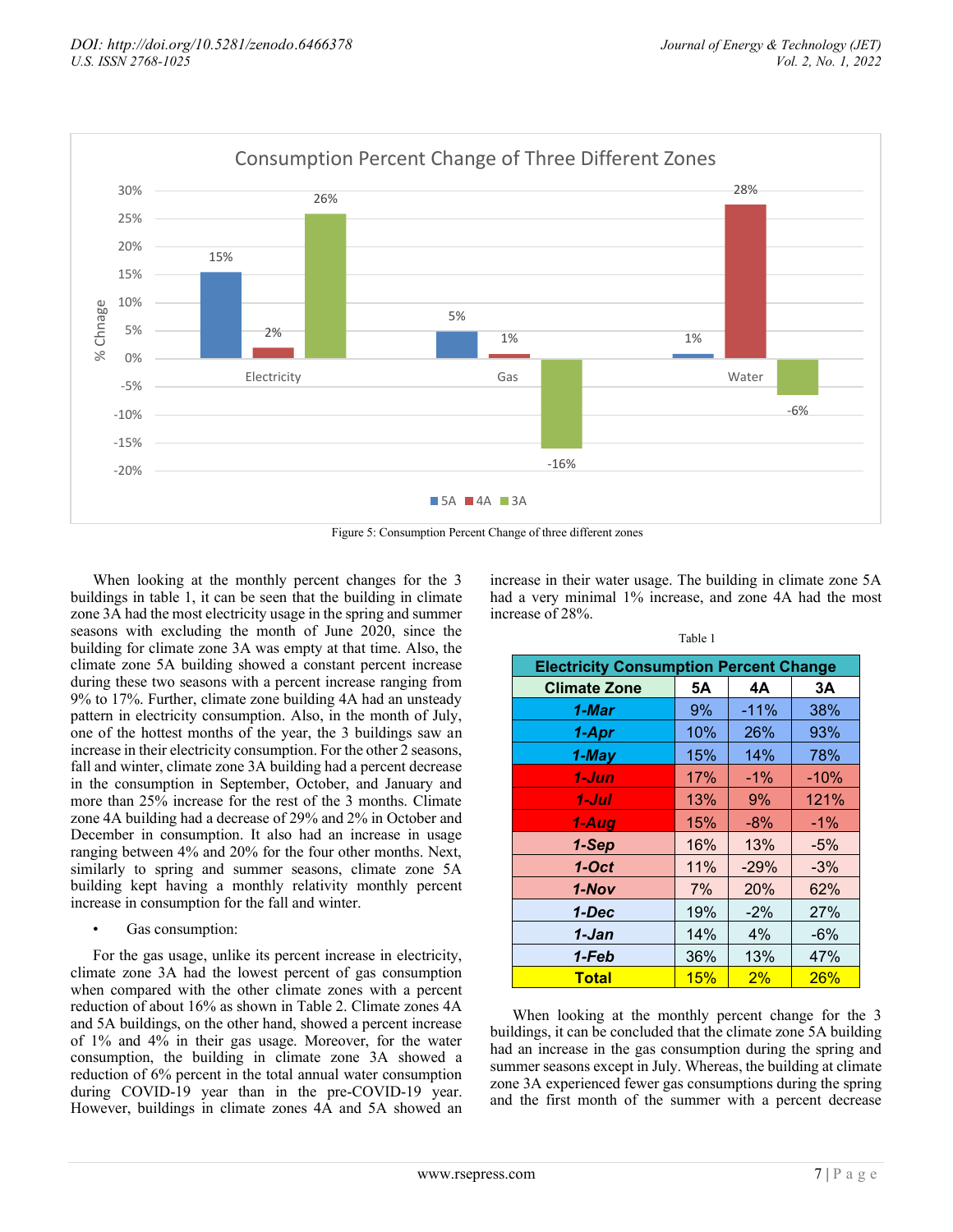ranging from 11% to 39%; however, it saw a sudden increase in the gas usage during the last 2 months of the summer with a 44% and 113% percent increase in July and August. Further, climate zone building 4A showed a 3 month incline in the gas consumption and 3 months decline in usage with a percent change ranging from -19% to 47%. Furthermore, when observing the other two seasons, fall and winter, it can be concluded climate zone 4A building had the greatest percent increase in gas consumption with a maximum percent increase of about 50% when comparing it with pre-COVID-19 year. However, it also had the most percent reduction in gas usage out of the 3 buildings; reaching a 26% reduction in gas usage in December. Next, the climate zone 5A building did not show any significant percent change from September to February. The maximum percent increase of 11% was in November, and the maximum percent decrease of 10% was in October. Furthermore, Unlike the 2 buildings in climate zones 4A and 5A, climate zone 3A buildings experienced more reduction in the gas consumption during the fall and winter, particularly in November with a percent decrease of 34%.

| <b>Gas Consumption Percent Change</b> |        |        |        |  |
|---------------------------------------|--------|--------|--------|--|
| <b>Climate Zone</b>                   | 5А     | 4А     | 3А     |  |
| 1-Mar                                 | 16%    | $-19%$ | $-29%$ |  |
| 1-Apr                                 | 12%    | $-11%$ | $-11%$ |  |
| 1-May                                 | 3%     | 47%    | $-23%$ |  |
| 1-Jun                                 | 19%    | 21%    | $-39%$ |  |
| 1-Jul                                 | $-4\%$ | 8%     | 44%    |  |
| 1-Aug                                 | 8%     | $-7%$  | 113%   |  |
| 1-Sep                                 | 5%     | 33%    | 8%     |  |
| $1-Oct$                               | $-10%$ | 50%    | 6%     |  |
| 1-Nov                                 | 11%    | $-8%$  | $-34%$ |  |
| 1-Dec                                 | 1%     | $-26%$ | $-11%$ |  |
| 1-Jan                                 | $-1%$  | 22%    | $-8%$  |  |
| 1-Feb                                 | 6%     | 14%    | $-17%$ |  |
| <b>Total</b>                          | 5%     | $1\%$  | $-16%$ |  |

#### • Water Consumption:

Moreover, for the water consumption, the building in climate zone 3A showed a reduction of 6% percent in the total annual water consumption during COVID-19 year than in the pre-COVID-19 year. However, buildings in climate zones 4A and 5A showed an increase in their water usage. The building in climate zone 5A had a very minimal 1% increase, and zone 4A had the most increase of 28% as seen in Table 3.

Further, when observing the monthly percent changes, water use in buildings in climate zones 4A and 5A saw an increase in 5 out of the 6 months of the spring and summer seasons, but climate zone 4A building had a greater monthly percent increase reaching 126% in June. However, climate zone 3A building experienced the opposite. It showed an alarming increase of 236% in the first month of spring, and then water usage went down below the amount used in the pre-COVID-19 year of the

similar months. For fall and winter seasons, climate zone building 4A water consumption stayed above the amount used from the year before. Further, climate zone building 5A water consumption remained close to the consumption from the pre-COVID-19 year. Finally, climate zone building 3A saw a booming percent increase in water consumption from November to February 2021 with a range of 77% to 170% increase.

| <b>Water Consumption Percent Change</b> |        |        |        |  |
|-----------------------------------------|--------|--------|--------|--|
| <b>Climate Zone</b>                     | 5Α     | 4А     | ЗA     |  |
| 1-Mar                                   | 3%     | 17%    | 236%   |  |
| 1-Apr                                   | 3%     | 10%    | $-18%$ |  |
| 1-May                                   | 4%     | 17%    | $-17%$ |  |
| 1-Jun                                   | 2%     | 126%   | $-90%$ |  |
| 1-Jul                                   | $-8%$  | 30%    | $-1%$  |  |
| 1-Aug                                   | $0\%$  | $-26%$ | $-18%$ |  |
| 1-Sep                                   | 10%    | 12%    | $-5%$  |  |
| $1-Oct$                                 | $-1%$  | 34%    | $-43%$ |  |
| 1-Nov                                   | 1%     | 38%    | 170%   |  |
| 1-Dec                                   | $-2\%$ | 31%    | 155%   |  |
| 1-Jan                                   | 1%     | 13%    | 67%    |  |
| 1-Feb                                   | 9%     | 13%    | 77%    |  |
| Total                                   | 1%     | 28%    | $-6%$  |  |

#### V. CONCLUSION AND DISCUSSION

Out of the 25 buildings, a total of 19 buildings experienced an increase in electricity consumption, while 5 buildings saw a decline, and 1 had a similar consumption for the 2 years. This confirms that residential electricity demand has grown during the COVID-19 pandemic. Also, 17 buildings saw a percent increase in gas consumption, 6 saw a reduction, and 2 had 0% overall change in gas usage. These numbers emphasize that 76% of the buildings saw an increase in their electricity use and 68% had a higher gas consumption. Further, regarding water usage, 16 out of the 25 houses saw an increase in water consumption and the other 11 witnessed the opposite. Therefore, when looking at the overall picture, more buildings experienced an increase in consumption during COVID-19. That increase is understandable and logical since lockdowns and quarantines forced people to stay at home for longer periods of time compared to before the pandemic. For most people, their home became their workplace. This resulted in more time on electronics such as laptops and televisions, more home-cooked meals, more use of air conditioning during the cooling seasons, and more heating during heating seasons [12, 13].

 Also, for the water consumption, almost 2/3 of the buildings show an increase in demand and 1/3 saw the opposite and this can be explained from a study done in Brazil which saw that residential water demands did actually rise more in apartments than houses, and some evidence also showed that people used even more residential water by washing hands as precautionary act before the governments applying lockdowns